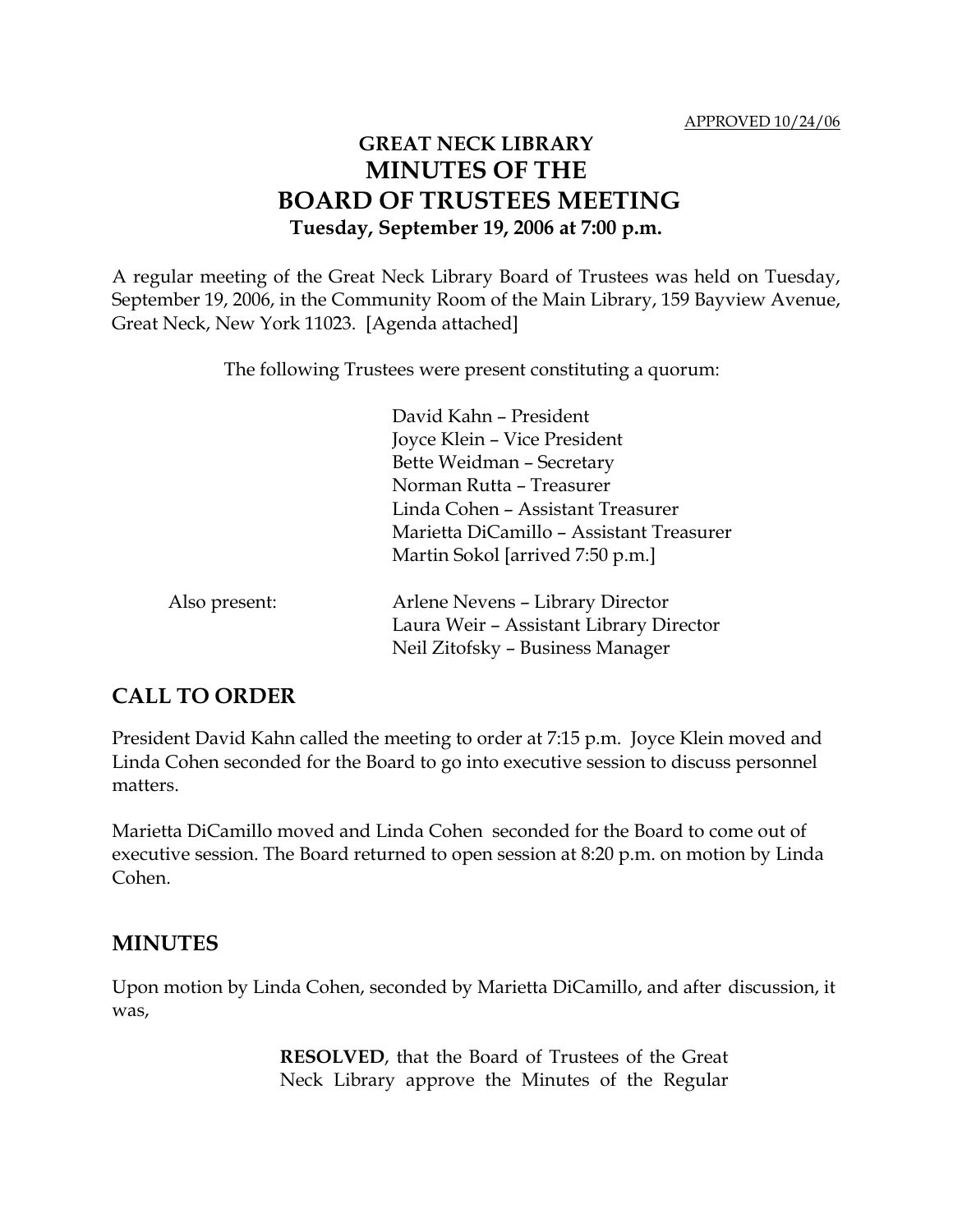Meeting of June 27, 2006, as corrected, and the Emergency Meeting of August 14, 2006 as presented.

### **Corrections to June 27th Minutes: Page 4, fourth paragraph, second line under the heading of Director: insert the word "some" between August and Trustees.**

VOTE:Yes – 7 (Cohen, DiCamillo, Kahn, Klein, Rutta, Sokol, Weidman) *MOTION CARRIED UNANIMOUSLY*

# **TREASURER'S REPORT – PERSONNEL REPORT**

During the month of June 2006, revenue received was \$967,059. Total expenses were \$546,452.

During the month of July, 2006, revenue received was \$30,210. Total expenses were \$569,500.

During the month of August, 2006, revenue received was \$30,856. Total expenses wee \$815,156.

At the close of business, August 31, 2006, total operating fund holdings were \$1,964,261. Of these funds, \$1,960,826 was on deposit at HSBC and the Bank of New York, and \$3,435 was on hand in Petty Cash funds at Main and the Branches. This compares to an August 31, 2005 balance of \$1,968,115.

Additionally, the cash balance of the Main Building and Special Services fund was \$1,194,847; the Automated Library fund was \$56,836; the Restricted Gift fund was \$47,424; the Branch and Special Services fund was \$102,752. These funds totaled \$1,401,859 on August 31, 2006. The August 31, 2005 total was \$1,509,866.

(a) Upon motion by Norman Rutta, seconded by Linda Cohen, and after discussion, it was,

> **RESOLVED,** that the Board of Trustees of the Great Neck Library accept the September 19, 2006, Treasurer's Report with the Personnel Changes of June 21, 2006, through September 15, 2006.

VOTE:Yes – 7 (Cohen, DiCamillo, Kahn, Klein, Rutta, Sokol, Weidman) *MOTION CARRIED UNANIMOUSLY*

(b) Upon motion by Norman Rutta, seconded by DiCamillo, and after discussion, it was,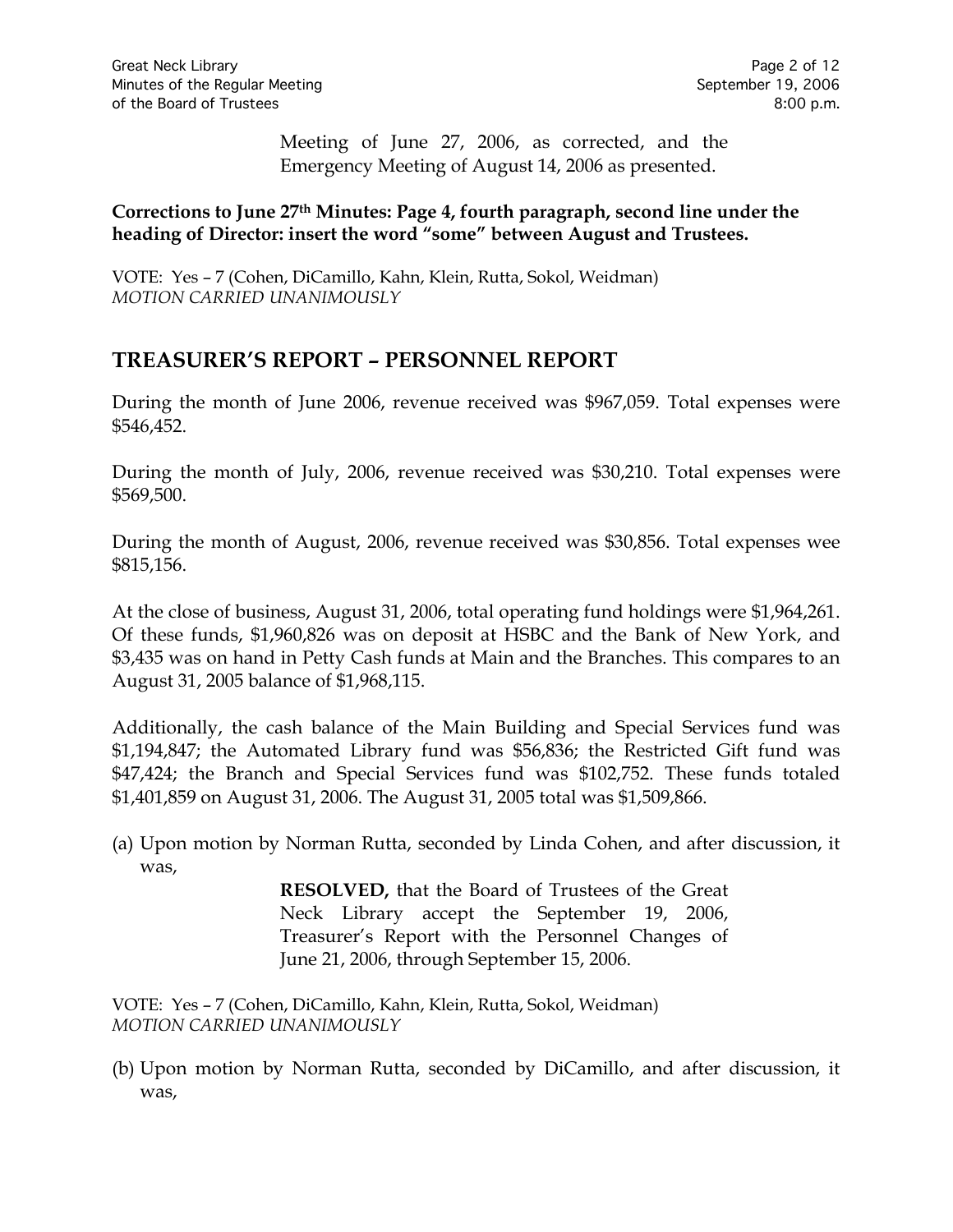**RESOLVED,** that the Board of Trustees of the Great Neck Library authorize the Treasurer, who has reviewed all checks and supporting documentation, to pay the persons named in the Warrant dated June 21, 2006 through July 21, 2006. Paid Checks numbered 0022656 through 0022660, 0022714 through 0022717, 0022770 through 0022774, 1174 through 1175; and 33810 through 33871, and 33873 through 33973 the sums set against their respective names, amounting in the aggregate to \$254,578.66.

VOTE:Yes – 7 (Cohen, DiCamillo, Kahn, Klein, Rutta, Sokol, Weidman) *MOTION CARRIED UNANIMOUSLY*

(c) Upon motion by Norman Rutta, seconded by Linda Cohen, and after discussion, it was,

> **RESOLVED,** that the Board of Trustees of the Great Neck Library authorize the Treasurer, who has reviewed this check and the supporting documentation, to pay the person named in the Warrant dated June through July 21, 2006 check numbered 33872, the sum set against its respective name, amounting to the amount of \$1,000.

VOTE:Yes – 7 (Cohen, DiCamillo, Kahn, Klein, Rutta, Sokol, Weidman) *MOTION CARRIED UNANIMOUSLY*

(d) Upon motion by Norman Rutta, seconded by DiCamillo, and after discussion, it was,

> **RESOLVED,** that the Board of Trustees of the Great Neck Library authorize the Treasurer, who has reviewed all checks and supporting documentation, to pay the persons named in the Warrant dated July 22, 2006 through August 21, 2006, Paid Checks numbered 0022832 through 0022835, 0022893 through 0022896; and 33974 through 34077, the sums set against their respective names, amounting in the aggregate to \$270,681.42.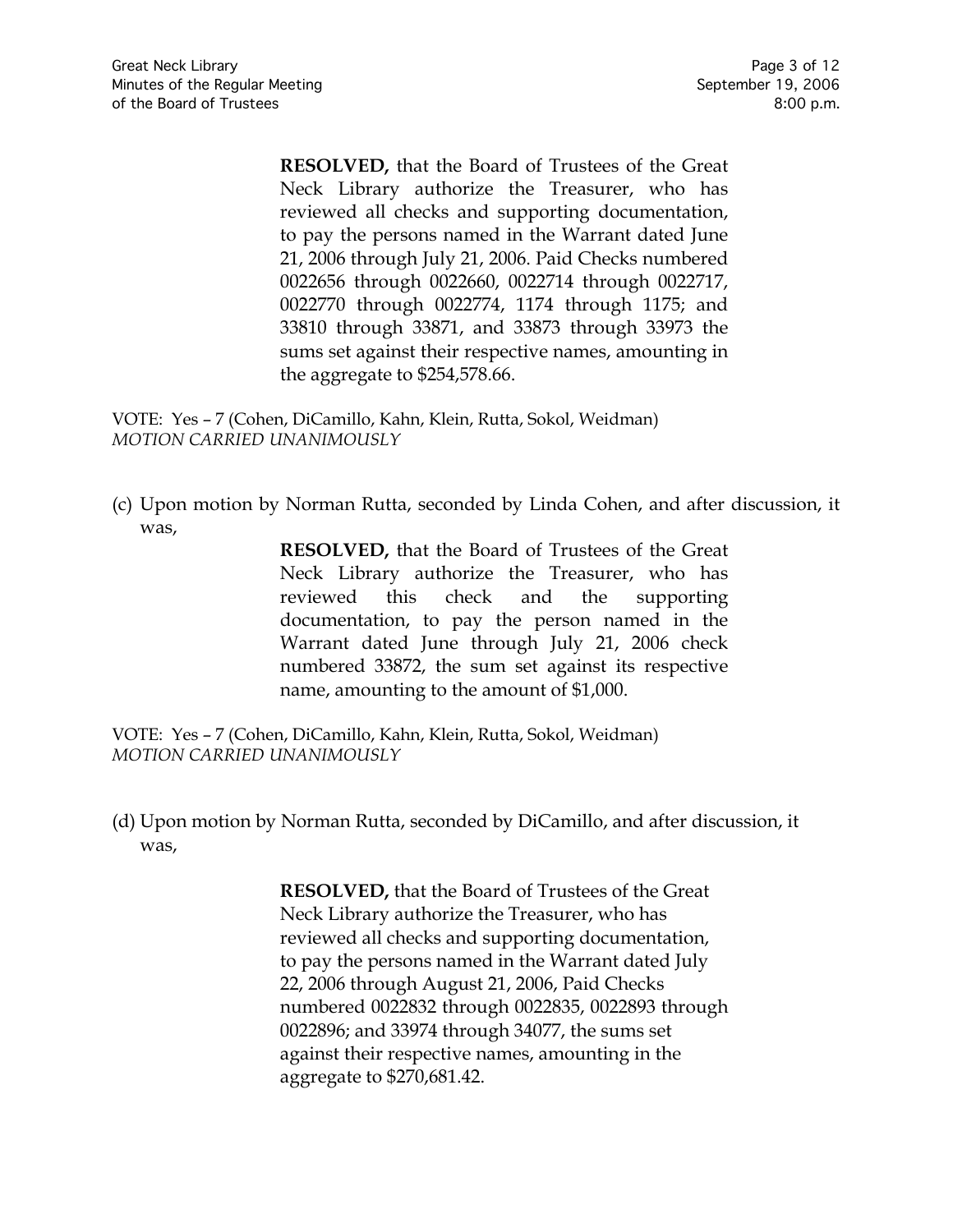VOTE:Yes – 7 (Cohen, DiCamillo, Kahn, Klein, Rutta, Sokol, Weidman) *MOTION CARRIED UNANIMOUSLY*

(e) Upon motion by Norman Rutta, seconded by DiCamillo, and after discussion, it was,

> **RESOLVED,** that the Board of Trustees of the Great Neck Library authorize the Treasurer, who has reviewed all checks and supporting documentation, to pay the persons named in the Warrant dated August 22, 2006 through September 15, 2006, Paid Checks numbered 0022955 through 0022959, 0023018 through 0023023; and 34078 through 34123 and To-Be-Paid Checks numbered 34124 through 34217, the sums set against their respective names, amounting in the aggregate to \$198,088.88.

VOTE:Yes – 7 (Cohen, DiCamillo, Kahn, Klein, Rutta, Sokol, Weidman) *MOTION CARRIED UNANIMOUSLY*

(f) Upon motion by Marietta DiCamillo, seconded by Linda Cohen, and after discussion, it was,

> **RESOLVED,** that the Board of Trustees of the Great Neck Library accept the Payroll Warrants for the months of June, July and August, which have been reviewed by the Treasurer.

VOTE:Yes – 7 (Cohen, DiCamillo, Kahn, Klein, Rutta, Sokol, Weidman) *MOTION CARRIED UNANIMOUSLY*

# **REPORTS**

## **(a) Secretary**

#### ANNOUNCEMENT OF SLATE OF CANDIDATES

Bette Weidman presented the slate of the candidates, who were endorsed by the Nominating Committee, as well those running independently for seats on the Board of Trustees and the Nominating Committee at the October 30, 2006, Library election. [Report appended to these Minutes]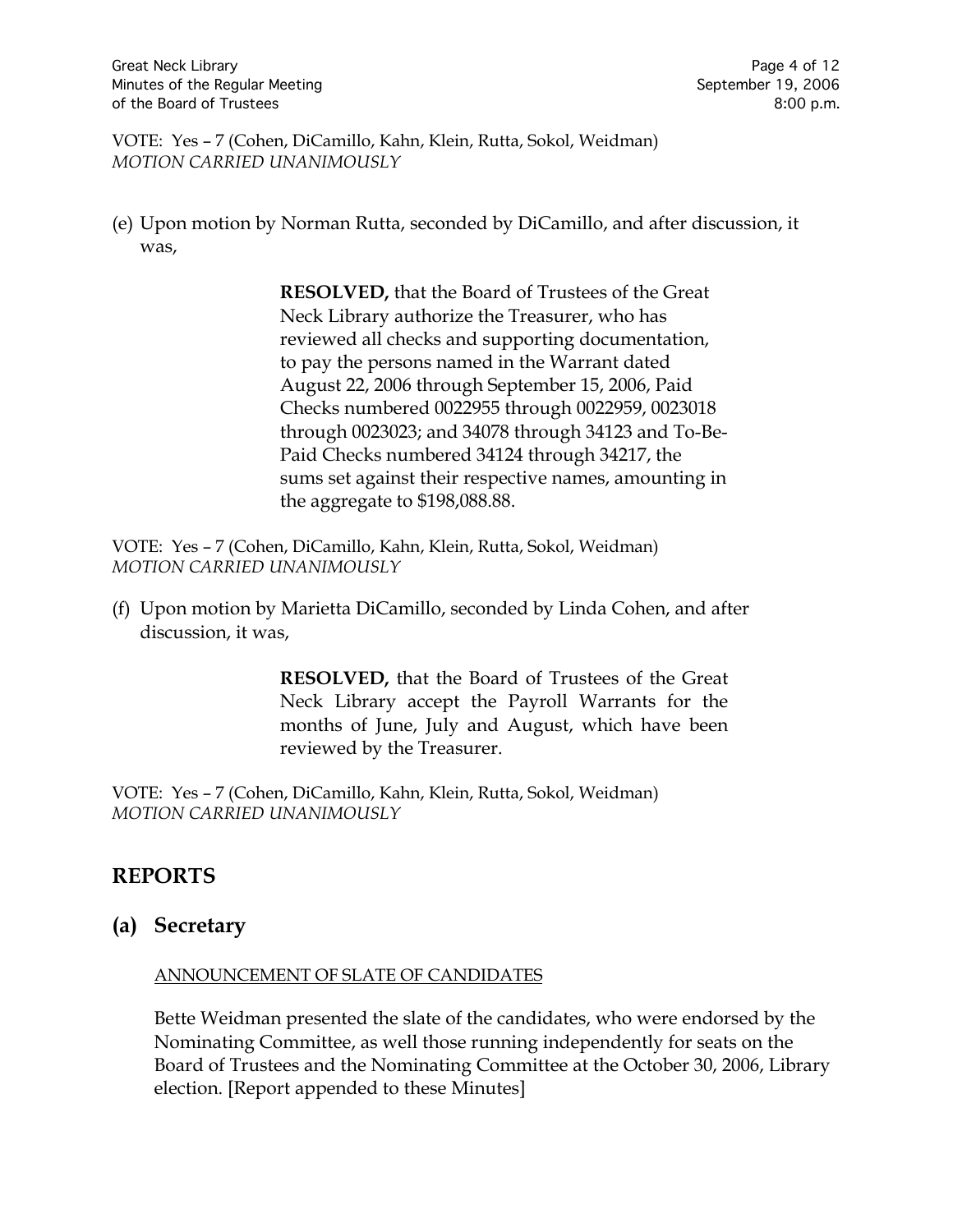Resulting from questions raised by a member of the public regarding the make up of the candidates and whether the Nominating Committee had reached out to youth groups, temples, chapels, parent group and Clasp, Varda Solomon, Chair of the Nominating Committee was asked to provide the criterion that the Nominating used in selecting candidates. She related the process from the placing of notices asking for volunteers in the newspapers, Library's newsletter and bulletin board and a mailing sent to all those who signed the attendance sheets at Board meetings [in the past year]. The selection was made from applicants who were very capable people and she felt the committee made the best selection possible from candidates who presented themselves. Rebecca Sassouni, Secretary [corrected 10/24/06]of the Nominating Committee, also indicated that one of the candidates running is a young person.

Public Comments: Valerie Feinman, Varda Solomon, Rebecca Sassouni, Barbara Zeller

### **(b) Director** [appended to these Minutes]

On the topic of the Great Neck Park District exploring the feasibility of providing snow removal services for the Library, the Director reported that the Town of North Hempstead has asked the Attorney General for a legal opinion as to whether we could enter into these agreements since we are a tax-supported agency.

An Executive Session of the Board is scheduled for Thursday, September 28, 2006 at 7:30 p.m. to review proposals from the mechanical engineers for the Main Library's cooling system.

Best wishes were extended to Frank Marino of Advanced Consulting, who terminated his contract as project manager for the renovation project effective December 15, 2006.

Trustee DiCamillo asked Business Manager Zitofsky to find out the age of the present telephone system of the Library.

Public Comments: Gary Feldman, Alice Nayer, Stanley Dascher

#### MEET THE CANDIDATES NIGHT

The Director had requests from two of the candidates to return to the practice of having the League of Women Voters moderator pose the questions at the Meet the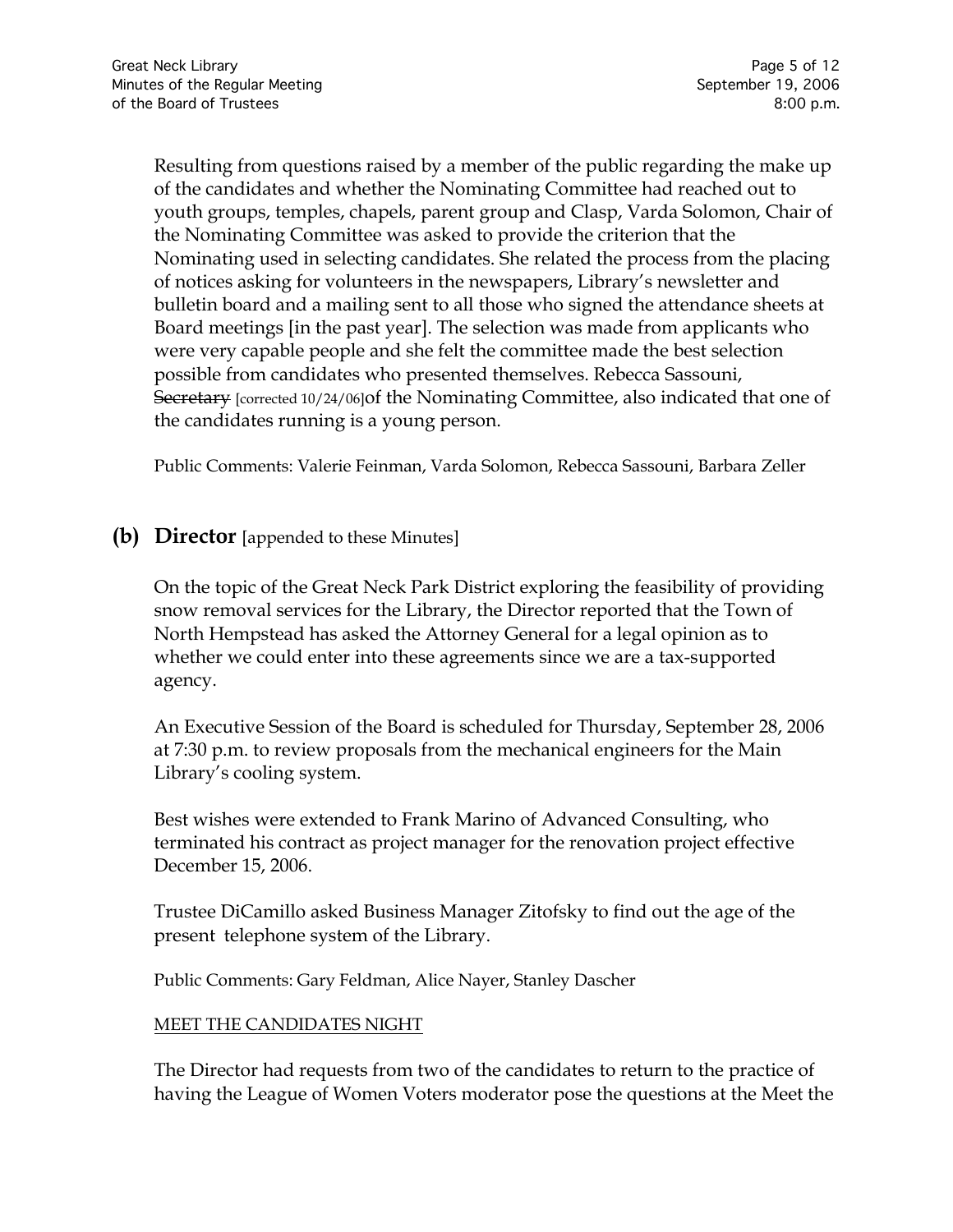Candidates Night. The moderator was amenable and would have to bring along a third person. The Director was seeking guidance from the Board. The consensus of the Board is to have a third person and for questions to be written.

Public Comments: Varda Solomon, Stanley Romaine.

#### CALENDAR FOR BOARD MEETING

The October Board meeting was incorrectly listed as Thursday, October 24th. The Meeting date was corrected to Tuesday, October 24<sup>th</sup>.

#### FOREIGN LANGAUGE BOOKS

The Foreign Language collection will be moved from the Mezzanine to the main floor since it is more difficult trying to direct a non English speaking person where the collection is housed. This would require weeding on the main floor to accommodate this move, which will free up more space on the mezzanine for the fiction books. The Director was seeking to hire three students from the Merchant Marine Academy for two days at a rate of \$10 - \$12 an hour to do the actual moving. Board granted approval.

Public Comments: Gabe Chieco

## **OLD BUSINESS**

## **(a) Maintenance Department**

Discussion postponed to September 28th Executive Session.

# **(b) Board's Role in Personnel Issues**

Martin Sokol moved to rescind the motion passed at the Library Trustee meeting of June 27, 2006, as stated in the Minutes of the Board of Trustees of that date, under the heading titled "Personnel Policies."

According to the approved Minutes of that meeting, the motion passed reads into the Minutes as follows: "Marietta DiCamillo motioned to amend Martin Sokol's motion to define the Board of Trustees interaction in the hiring of the Director, Assistant Director, Business Manager, Department Heads, Branch Heads,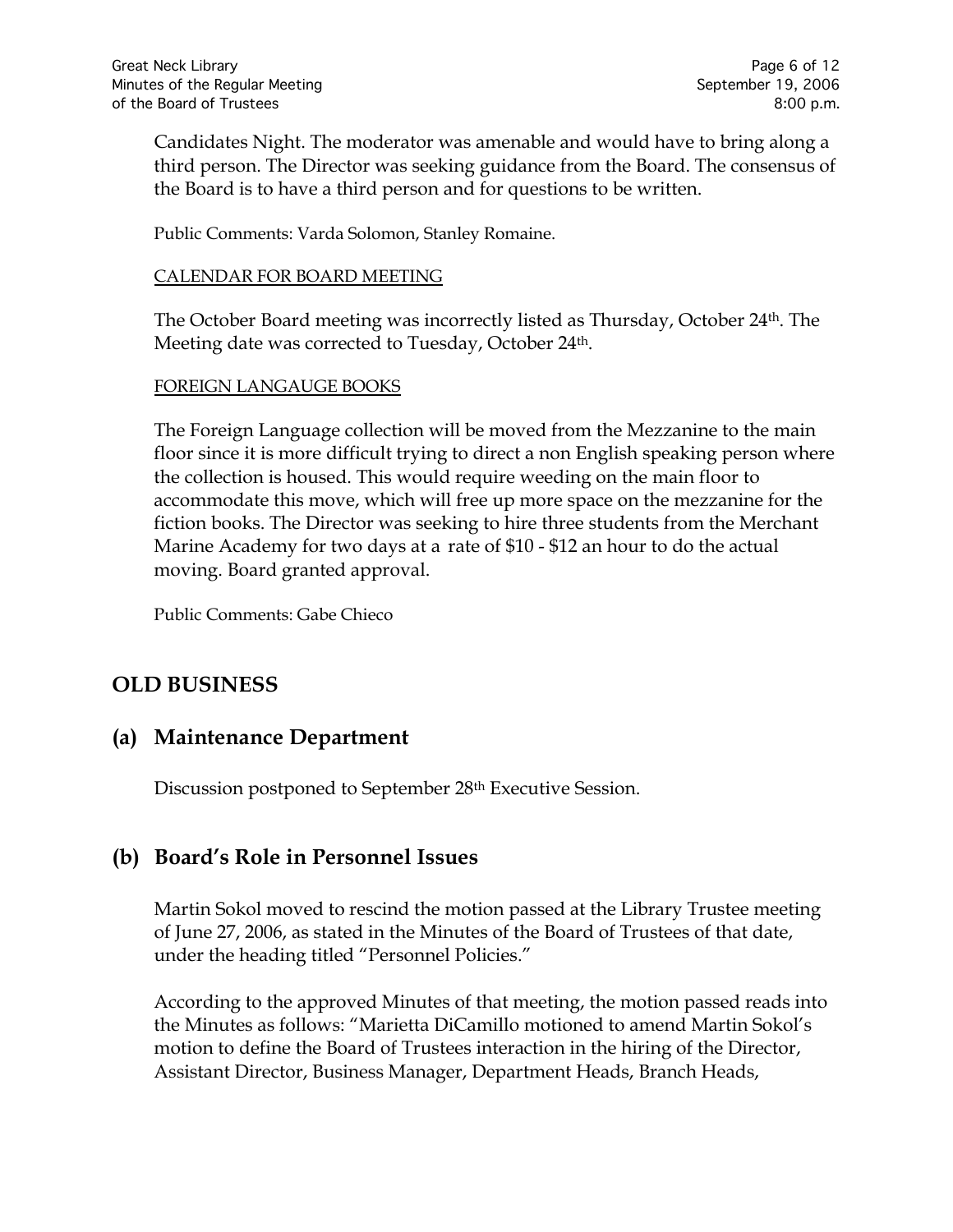including Head of Levels, Computer Network Administrator and all Maintenance Personnel."

Trustee Rutta stated a part of Robert's Rule of Order regarding how to treat the rescinding of a motion**.** The President called for a five-minute intermission at 9:20 p.m. to review these references. The meeting reconvened at 9:25 p.m. Discussion and voting were postponed to the next meeting during which time the President will review the process.

Trustee Sokol insisted that a motion was on the floor and he restated the motion which was seconded by Trustee Cohen.

Trustee Sokol motioned to over rule the decision of Chairman to postpone the discussion, seconded by (?) Linda Cohen [corrected 10/24/06].

Public Comments: Debbie Feldman, Marsha Rotman, Stanley Romaine, Stanley Dascher

Yes – 3 (Cohen, Sokol, Weidman); No – 4 (DiCamillo, Kahn, Klein, Rutta) *MOTION FAILED.*  This discussion will be considered at a subsequent Board meeting.

## **NEW BUSINESS**

## **(a) Library Director**

(i) ACCEPTANCE OF LIBRARY DIRECTOR'S RETIREMENT Trustee DiCamillo Marietta [corrected 10/24/06] moved and Trustee [inserted 10/24/06] Rutta seconded.

Whereas, Arlene Nevens began her service as Director of the Great Neck Library on February 26, 2002;

Whereas, Arlene Nevens has announced her retirement as the Director of the Great Neck Library in a letter to Great Neck Library Board of Trustees President David Kahn dated July 8, 2006 and copied to the members of the Board of Trustees and shall be made part of the record;

Whereas, Arlene Nevens' effective date of retirement shall be November 15, 2006; therefore be it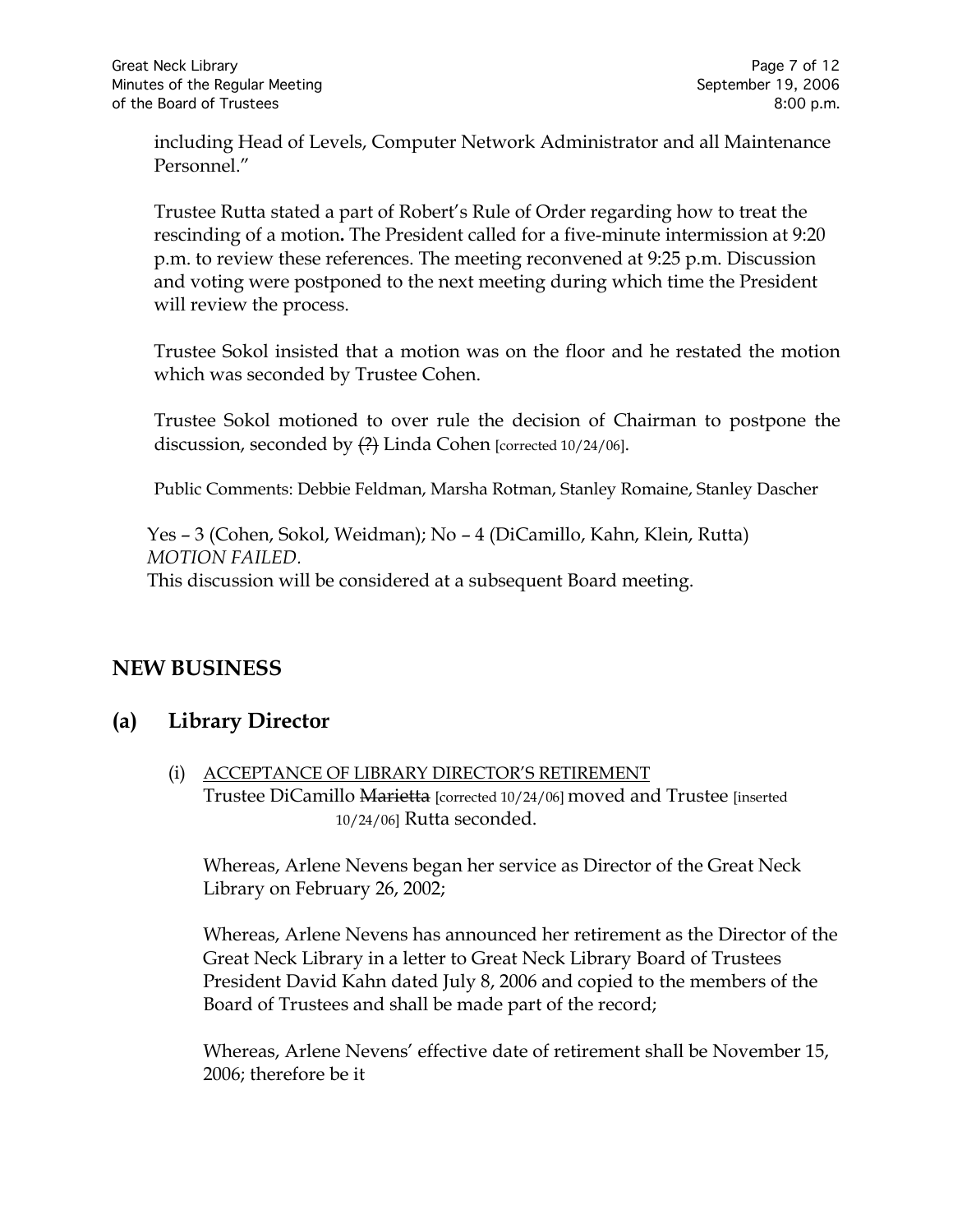**RESOLVED**, first, that at the request of Ms. Nevens to retire effective November 15, 2006, the members of the Board of Trustees reluctantly accepts her desire to retire in accordance with her employment contract dated February 26, 2002;

**RESOLVED**, second, that we the members of the Board of trustees of the Great Neck Library, express our sincere appreciation of Ms. Nevens' years of dedicated service and her efforts to promote the Great Neck Library;

**RESOLVED**, third that the Board of Trustees empower the Labor Attorney Kevin Seaman to make a full and complete settlement of all details of said contract.

A member of the public requested that the Director's letter of retirement be read into the Minutes. The Director read her letter as follows:

"Pursuant to my contract dated April 23, 2002 and its renewal, approved by the Board of trustees on November 23, 2004, please accept this letter as notice of my retirement from the Great Neck Library, effective November 15, 2006."

Public Comments: Marsha Vinson Rotman, Jonathan Kahn, Varda Solomon, Debbie Feldman, Gabe Chieco, Rebecca Sassouni, Naomi Penner, Charlotte Schwartz, Robert Mendelson, Alice Nayer, Karen Rubin, Stanley Romaine

VOTE:Yes – 6 (Cohen, DiCamillo, Kahn, Klein, Rutta, Weidman); Abstention – 1 (Sokol) *MOTION CARRIED*

### ii) APPOINTMENT OF SEARCH COMMITTEE

Upon motion by Martin Sokol, seconded by Linda Cohen, and after discussion, it was,

> **RESOLVED,** that the Board of Trustees of the Great Neck Library authorize the President to form a Search Committee to find a Library Director in view of the desire of the Library Director to retire from her position, per her letter to all Library Trustees. The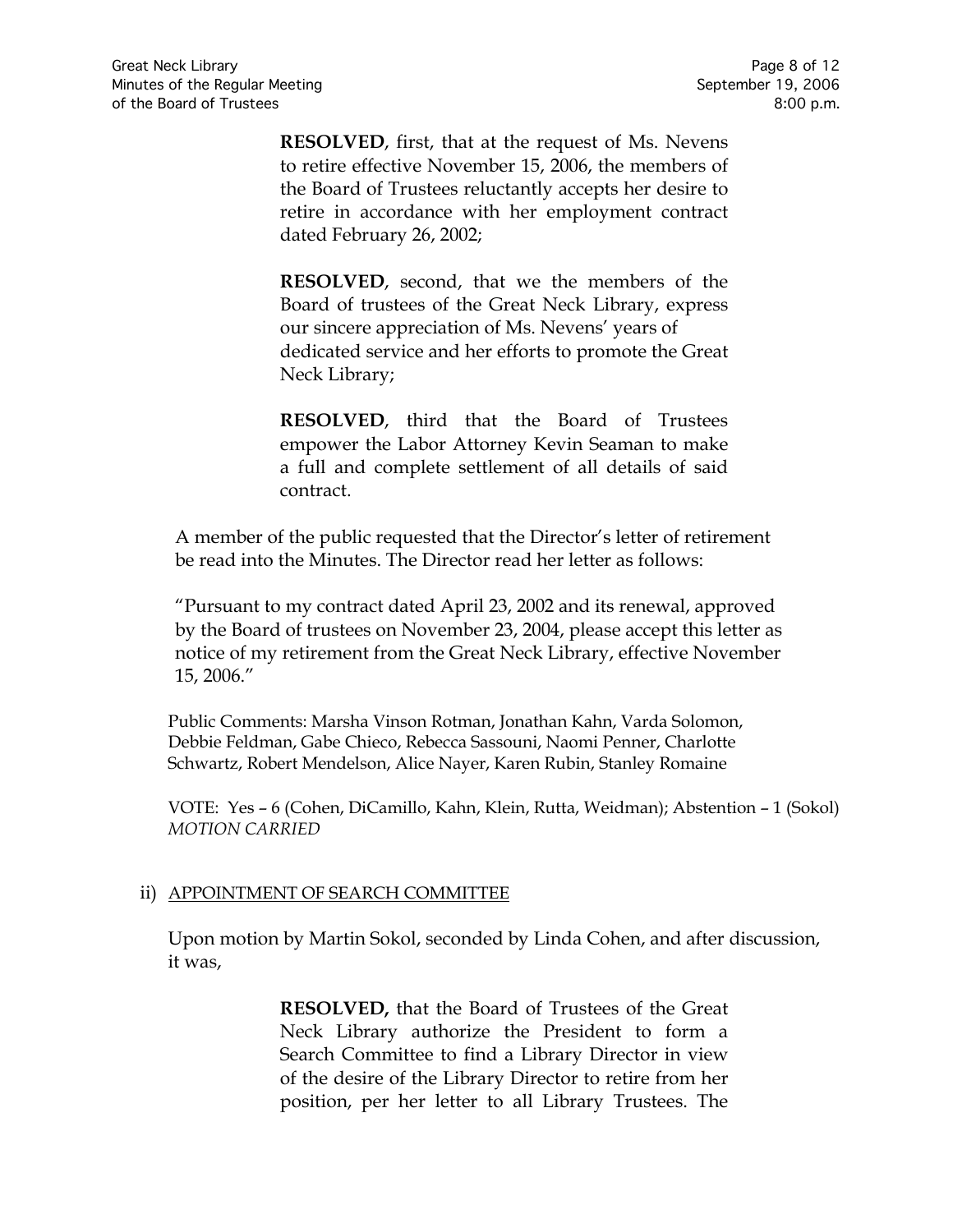Search Committee will recommend a suitable method of approach, to be reported at the next scheduled Library Board meeting.

VOTE:Yes – 7 (Cohen, DiCamillo, Kahn, Klein, Rutta, Sokol, Weidman) *MOTION CARRIED UNANIMOUSLY*

#### iii) PLACEMENT OF AD FOR LIBRARY DIRECTOR

Upon motion by Linda Cohen, seconded by Marietta DiCamillo, and after discussion, it was,

**RESOLVED,** that the Board of Trustees of the Great Neck Library authorize the immediate placement of an advertisement for the position of Library Director in American Libraries and other professional journals and websites at a cost not to exceed \$2000, to be charged to the Recruitment budget line. The advertisement shall read as follows:

#### **Library Director**

*The Great Neck Library, located on the north shore of Long Island, New York, seeks a dynamic, proven administrator to lead the Library. The Great Neck Library is an association library consisting of a main building and three branch facilities serving a population of 40,000 with an annual circulation of 700,000+, a staff of 150 and an annual budget of \$8+ million. The successful candidate must have strong management background with experience in planning, consensus building, labor relations, public relations, community outreach and budgeting.*

*Required qualifications: Master of Library Science degree from an accredited graduate library school and eight (8) years of professional administrative experience, five (5) of which as Library Director or Assistant Director at a library comparable to the Great Neck Library. An advanced degree in administration or management, as well as experience in working closely with a Board of Trustees, is preferred.*

*Salary: Competitive. Full benefits package.*

*Please submit resume by January 15, 2007 to: David Kahn, President, Great Neck Library, 159 Bayview Avenue, Great Neck, NY 11023*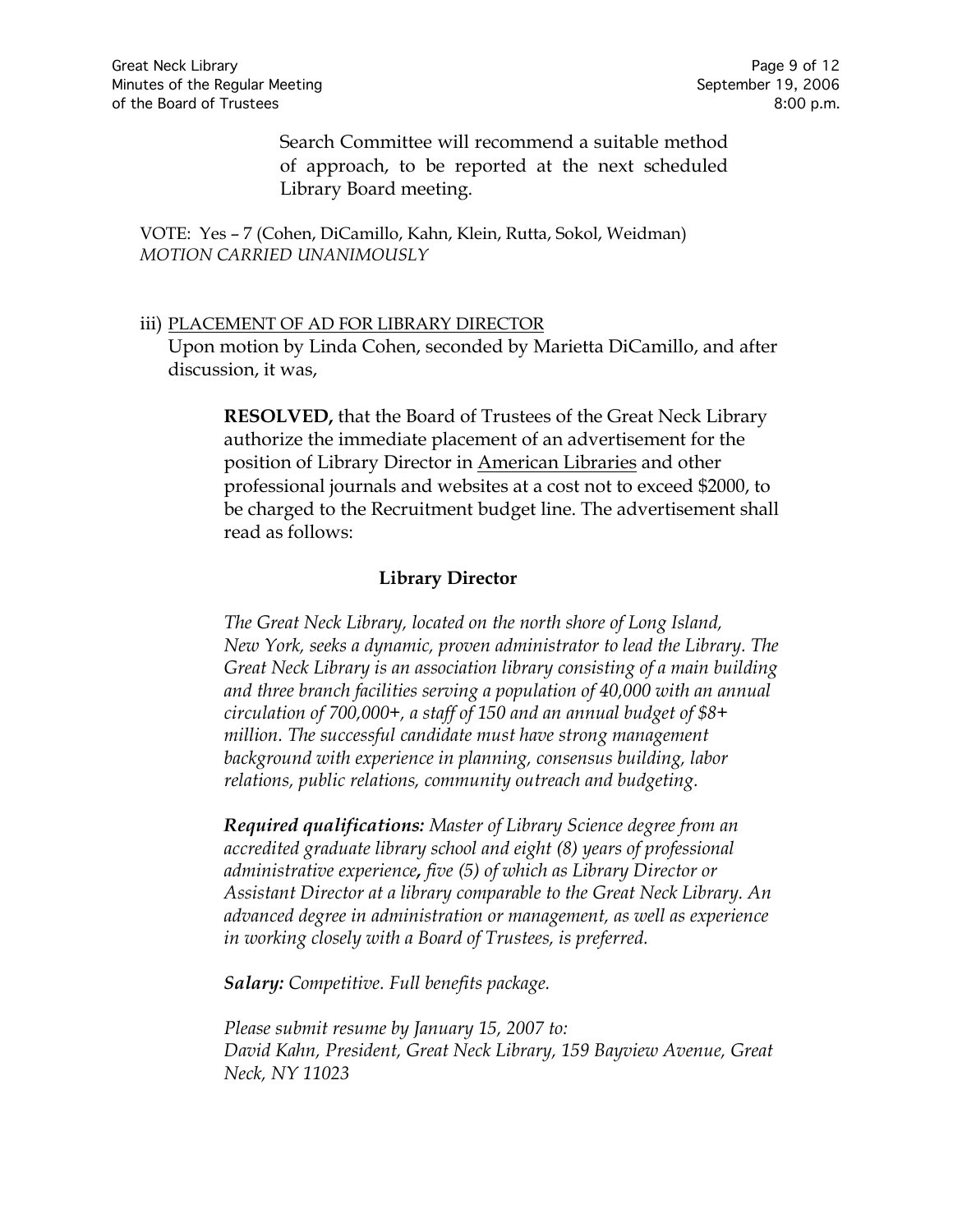Public Comments: Alice Nayer, Valerie Feinman, Jonathan Kahn

VOTE:Yes – 7 (Cohen, DiCamillo, Kahn, Klein, Rutta, Sokol, Weidman) *MOTION CARRIED UNANIMOUSLY*

#### iv) APPOINTMENT OF INTERIM DIRECTOR

Upon motion by Linda Cohen, seconded by Marietta DiCamillo, and after discussion, it was,

**RESOLVED,** that the Board of Trustees of the Great Neck Library appoint Assistant Director Laura Weir to the position of Interim Director with an annualized salary increase of \$10,000 effective November 15, 2006.

VOTE:Yes – 7 (Cohen, DiCamillo, Kahn, Klein, Rutta, Sokol, Weidman) *MOTION CARRIED UNANIMOUSLY*

## **(b) Traffic Study**

Upon motion by Bette Weidman, seconded by Linda Cohen, and after discussion, it was,

> **RESOLVED,** that the Board of Trustees of the Great Neck Library authorize the President to execute an agreement with Eschbacher Engineering for Traffic and Parking Utilization Study as outlined in their proposal dated August 7, 2006, in an amount not to exceed \$8,800 pending outside funding.

VOTE:Yes – 7 (Cohen, DiCamillo, Kahn, Klein, Rutta, Sokol, Weidman) *MOTION CARRIED UNANIMOUSLY*

# **(c) Liability/Property Insurance Policy Renewal**

(i) Upon motion by Bette Weidman, seconded by Joyce Klein, and after discussion, it was,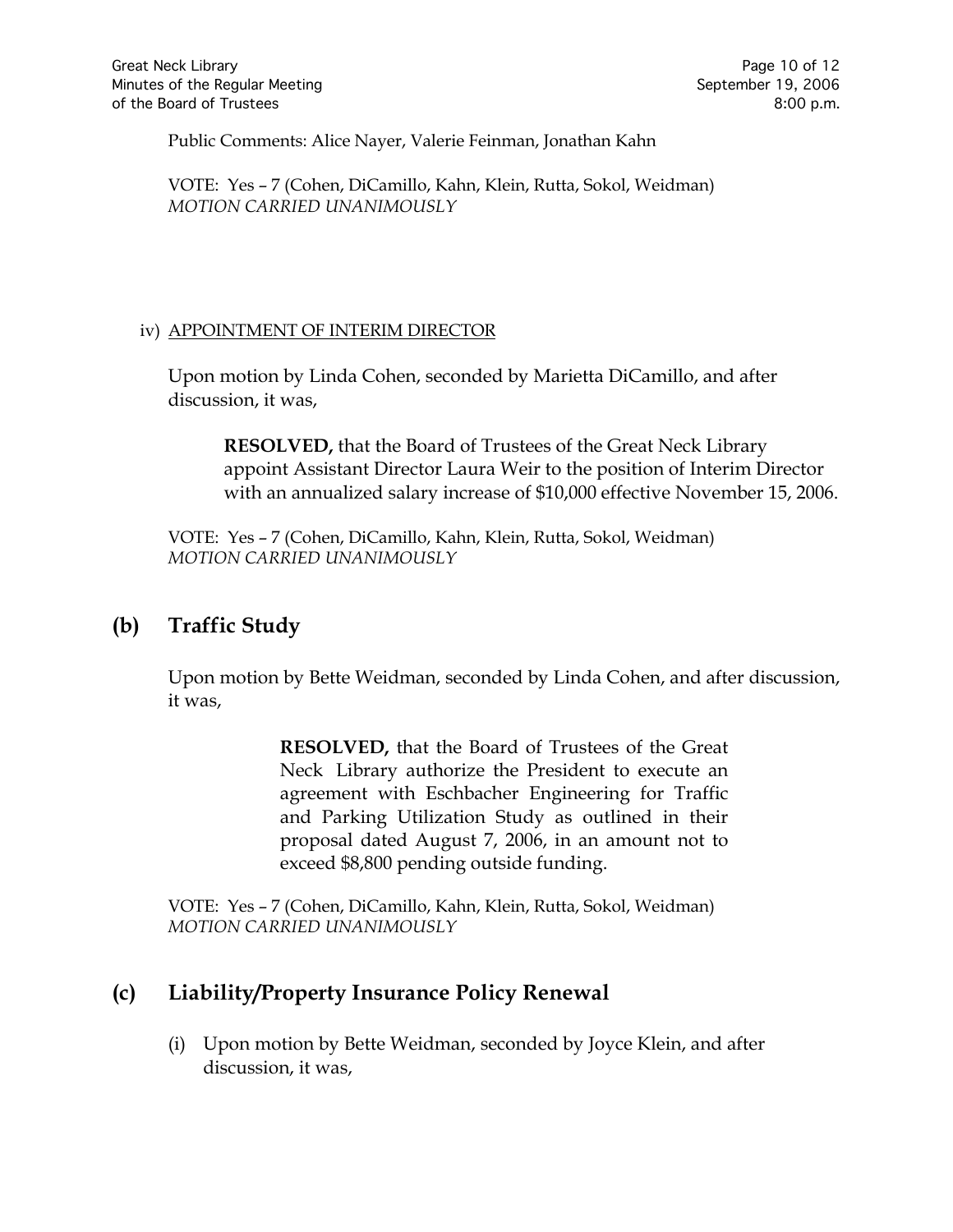**RESOLVED,** that the Board of Trustees of the Great Neck Library renew its property/liability package, automobile and umbrella insurance policies for the period September 1, 2006 through September 1, 2007, with Utica Insurance Companies, as presented by Edwards and Company in their proposal dated August 21, 2006, for a total cost of \$58,642 to be charged to the Property/Liability Insurance line of the operating budget.

Public Comments: Harriett Fargnoli

VOTE:Yes – 7 (Cohen, DiCamillo, Kahn, Klein, Rutta, Sokol, Weidman) *MOTION CARRIED UNANIMOUSLY*

(ii) Upon motion by Marietta DiCamillo, seconded by Linda Cohen, and after discussion, it was,

> **RESOLVED,** that the Board of Trustees of the Great Neck Library authorize the budget transfer of \$12,000 from the Group Health Insurance line to the Property/Liability Insurance line.

Trustee DiCamillo moved for the withdrawal of this motion. *MOTION WITHDRAWN* 

# **(d) Excess Equipment**

Upon motion by Linda Cohen, seconded by Joyce Klein, and after discussion, it was,

> **RESOLVED,** that the Board of Trustees of the Great Neck Library declare the items listed on the appended schedule excessed and authorize the Director to dispose of same in an appropriate manner.

VOTE:Yes – 7 (Cohen, DiCamillo, Kahn, Klein, Rutta, Sokol, Weidman) *MOTION CARRIED UNANIMOUSLY*